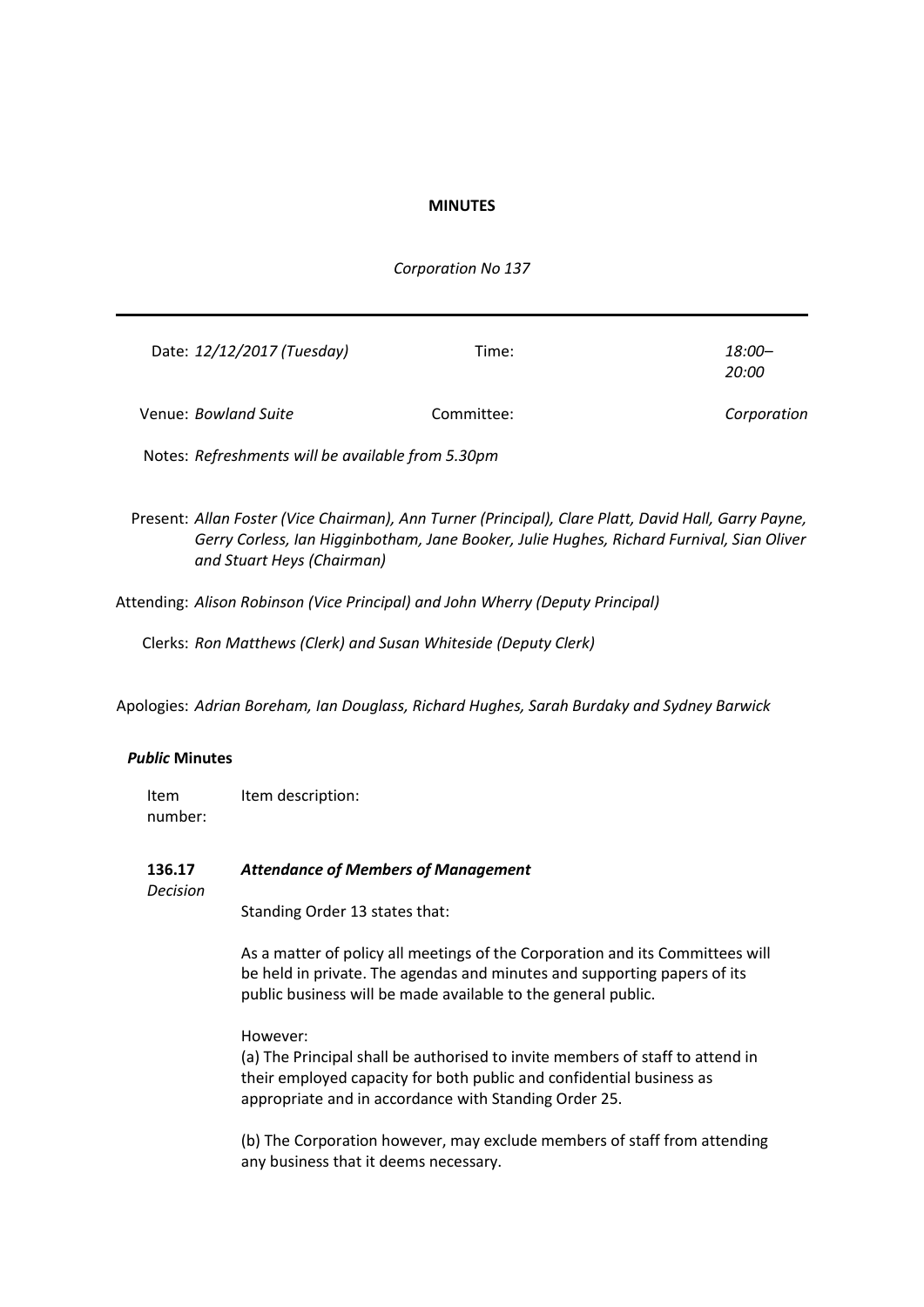(c) Attendance by other persons shall be at the discretion of the Corporation following advice from the Principal or Clerk.

Members welcomed Richard Morris to the meeting. Richard would be taking up his position as Deputy Principal Finance & Corporate Services in January 2018.

### **Resolved:**

## **That Management attend the meeting for the public and confidential agenda items.**

#### **137.17** *Apologies for Absence*

*Record*

Apologies for absence were received from Adrian Boreham, Sydney Barwick and Richard Hughes

#### **138.17** *Public Minutes of Previous Meeting*

*Decision*

The public minutes of meeting number 136 held on Tuesday 24 October 2017, published on the extranet, were signed and agreed as a true and correct record of the meeting.

#### **139.17** *Declarations of Interest*

*Record*

There were no declarations of interests made in respect of items on the public agenda.

#### **140.17** *Chair's Opening Remarks*

*Information*

The recent Ofsted inspection of Residential Accommodation had recently taken place. Members reflected on the process, discussions and verbal feedback which remained confidential until the official report was received.

#### **141.17** *Correspondence*

*Information*

A letter had been received from Peter Lauener, Chief Executive and Accounting Officer of the ESFA who was due to retire from the post.

The letter addressed the role of Chief Executives / Principals as Chief Accounting Officer in setting the standards for good financial management and governance throughout colleges.

The three key questions:

- a. Can you demonstrate that the college's funds have been spent on the purposes for which they were awarded?
- b. Are you satisfied that appropriate standards of conduct have been applied to all spending decisions and that conflicts of interest have been handled appropriately?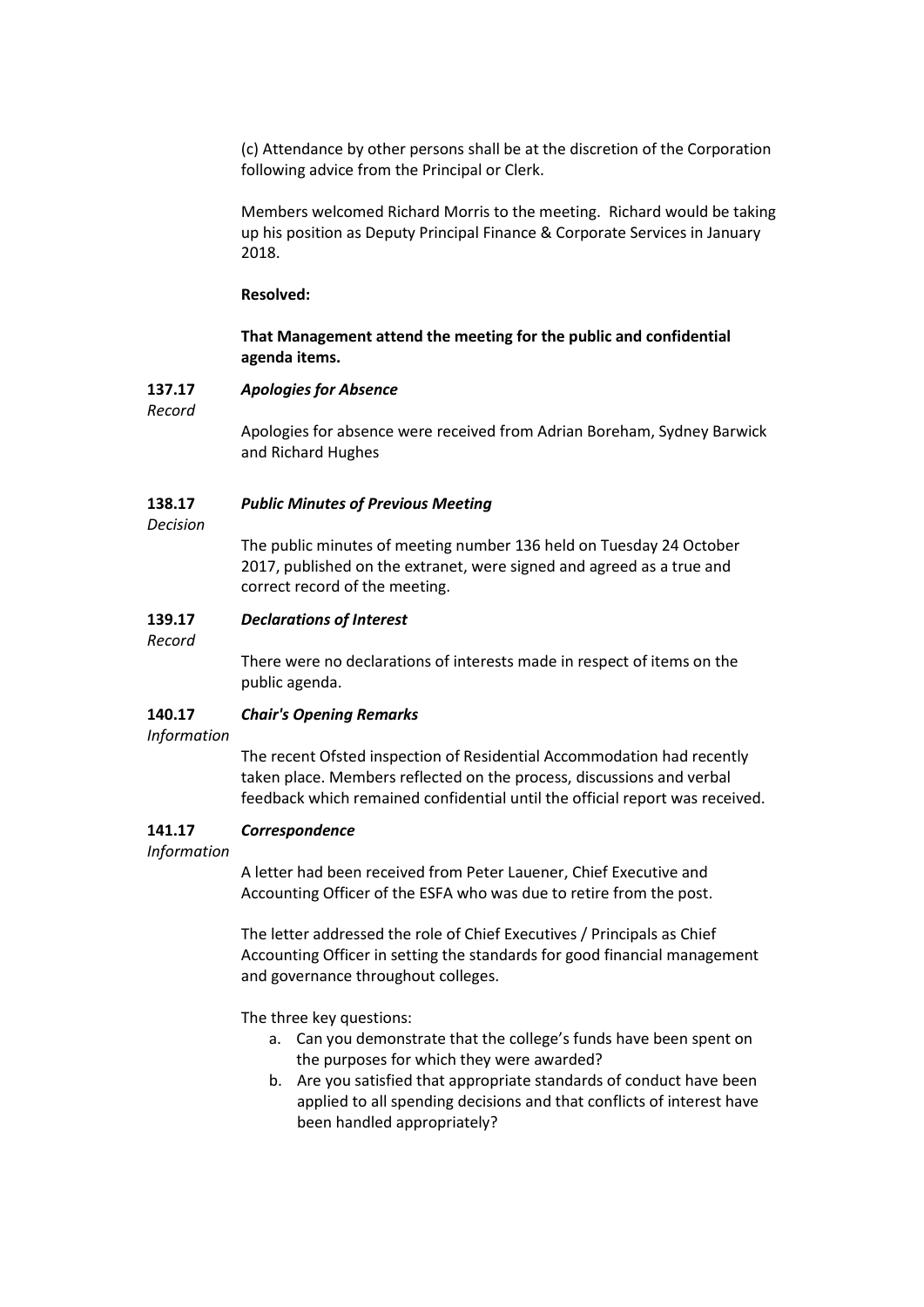c. Has the college managed its resources efficiently and achieved value for money?

The letter went on to present eight questions that reflect the high risk areas identified through recent intervention work with colleges where standards had fallen short.

- a. **Governance and financial oversight**: Does the board of governors have the skills, experience and knowledge to provide both support and challenge to the senior team?
- b. **Forecasting**: Is there sufficient realism in assumptions and forecasts when developing financial plans and setting budgets, and are these reassessed regularly
- c. **Management accounts and KPIs:** Are suitable management accounts being produced on a timely basis?
- d. **Financial records:** Are adequate underlying records being maintained to demonstrate the regularity and propriety of spending decisions?
- e. **Internal controls**: Do you have effective internal controls, which ensure that spending is kept in check?
- f. **Cash management:** Is cash flow forecasting and monitoring operating effectively, and on a rolling basis?
- g. **Bank covenants:** Are loan commitments being monitored thoroughly, for example to avoid breaches of covenants
- h. **Commercial activities**: Are the risks of entering into commercial activities being carefully assessed?

Members gave consideration to the content of the letter.

## **Resolved:**

# **That the correspondence be received**

#### **142.17** *Report of Myerscough Student Union*

*Information*

Corporation gave consideration to the report regarding the Myerscough Students Union for the Autumn Term together with its timetable for 2018. The report provided an overview of the various activities that had taken place along with some reflection on uptake and feedback and impact on future planning.

The North West Air Ambulance had been named as the MSU's chosen charity for the year.

# **Resolved:**

# **That the Myerscough Student Union Report be received.**

#### **143.17** *Governor Engagement Strategy*

*Information*

Events on the Governor Engagement Programme were regularly promoted to Corporation. Feedback from both staff and Governors was positive. Members gave reports on their recent engagement with a wide range of College activities.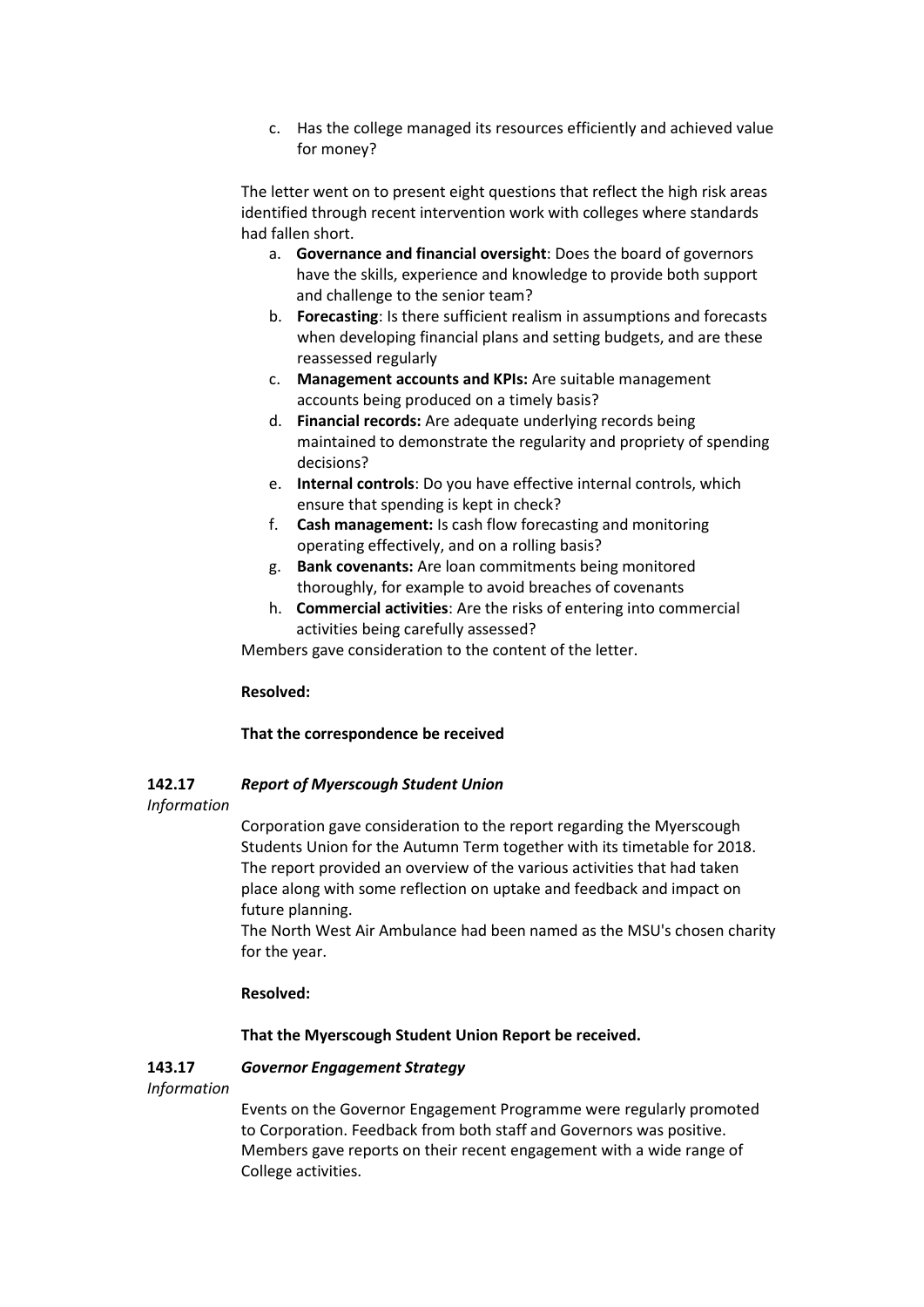# **Resolved: That Corporation noted the Governor Engagement programme.**

#### **144.17** *Information Myerscough College - Key Strategic Risks*

Corporation gave consideration to the College's highest level Key Strategic Risks.

The severity of each risk was calculated through considering its likelyhood and impact using a five point scale with 5 being highest. The 2 scores multiplied gave the inherent risk factor. Each risk was then analysed further and strategies devised and acted on to manage it. Using the same methodology of scoring a residual score was reached.

| <b>Risk</b>                                                | <b>Inherent</b> | <b>Residual</b> |
|------------------------------------------------------------|-----------------|-----------------|
|                                                            | <b>Risk</b>     | <b>Risk</b>     |
| Inability to Recruit of key personnel                      | 25              | 16              |
| Failure to maintain increase funding from HE activities 20 |                 | 12              |
| Loss of Key staff                                          | 20              | 12              |
| Failure to contain rising costs of employment              | 20              | 16              |
| Failure to maintain / increase - ESFA Allocation           | 16              | 9               |
| Inadequate site security                                   | 16              | 9               |
| <b>Environmental Damage</b>                                | 16              | 12              |
| Inadequate buildings maintenance.                          | 16              | 12              |
| Recruitment and transition of new Senior team              | 16              | 9               |
| Technological (IT) Failure / Loss of data                  | 15              | 12              |
| Economic environment for farming - significant losses 15   |                 | 10              |
| on the farm                                                |                 |                 |
| Severe business disruption                                 | 15              | 12              |

Corporation welcomed the report and attached importance in it being brought to their attention at each Board meeting. Corporation noted the commentary on the management of each risk.

## **Resolved:**

**That the report on the highest strategic risks be received.**

#### **145.17** *Decision Financial Statements Auditors Report and Financial Statements for the Year Ended 31 July 2017 and External Auditors Findings Report*

The Audit & Governance and the Finance & Resources Committees had considered the *Financial Statements Auditors Report and Financial Statements for the Year Ended 31 July 2017 and External Auditors Findings Report for the Year Ended 31 July 2017* and recommended them to the Corporation for approval.

Corporation noted the accounts, presented a sound financial position and that Finance & Resources Committee had not considered it necessary for attendance from the external auditor at the Corporation meeting, as the Committee had been satisfied with full explanations and responses to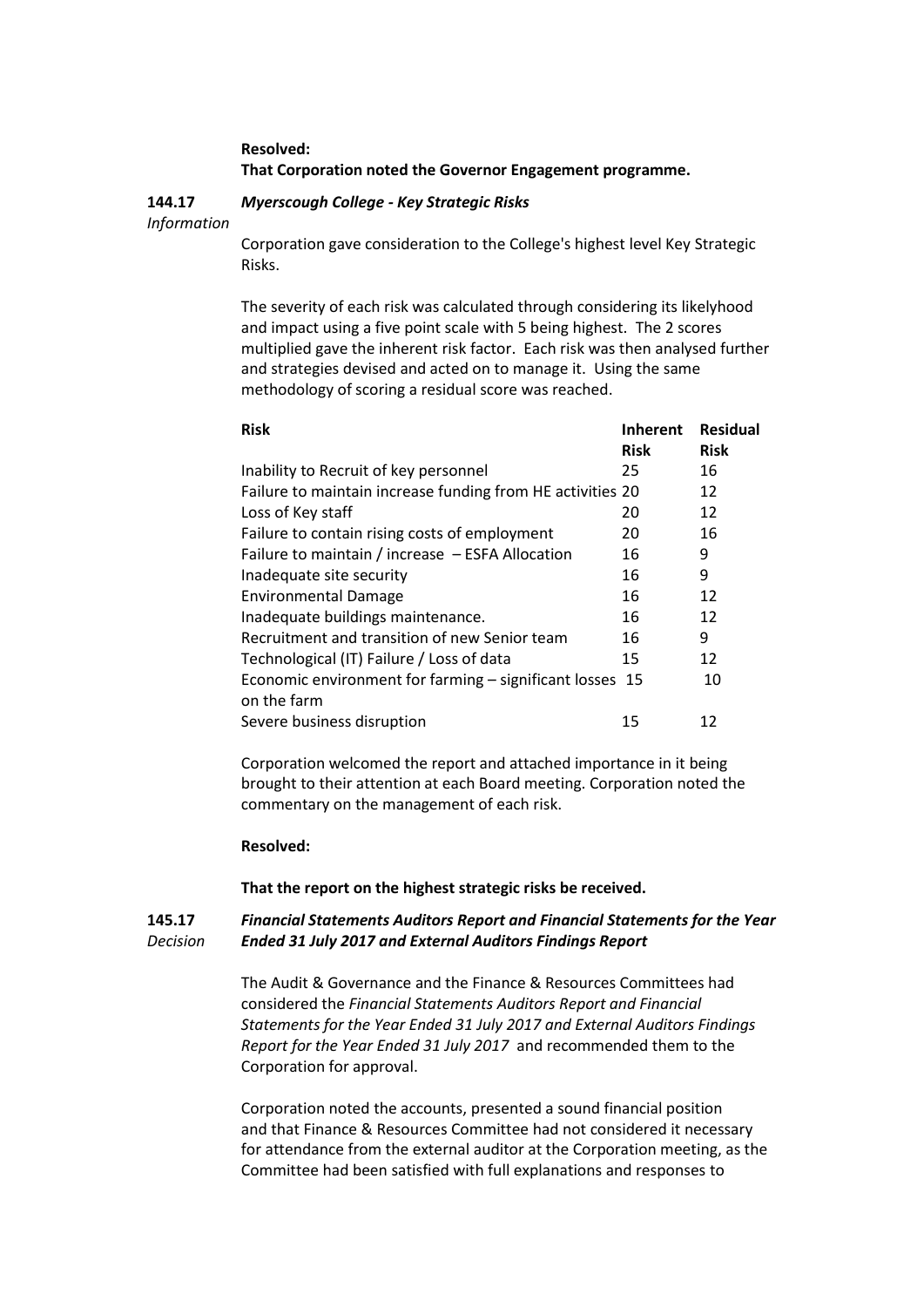#### questions.

It was confirmed to Corporation that no adjustments to the final pre audit management accounts were required and the accounts gave strong assurance of the strength of the College's financial processes with no recommendations for action to be included in the audit findings report.

Corporation noted that the auditors had commented on a smooth process with exceptional advance preparation of documentation, and that the Finance team, notably Janet Whiteside should be congratulated on this.

#### **Resolved:**

- 1. **That the external audit findings report for the year ended 31 July 2017 be approved.**
- 2. **That the draft letter of representation (financial statements) be approved.**
- 3. **That the draft letter of representation (regularity) be approved.**
- 4. **That the Auditors opinions in respect of the Financial Statements Audit and Regularity Audit for 2016 / 2017 be approved.**
- 5. **That the Audited Annual Accounts with Members Report for the year ended 31 July 2017 be approved.**
- 6. **That the accounts be forwarded to the ESFA prior to 31/12/2017.**

#### **146.17** *Decision Draft Annual Report of the Audit and Governance Committee to the Chief Executive Officer and the Corporation for the Year ended 31 July 2017*

The report was considered at the last meeting of the Audit and Governance Committee who commended it to Corporation for approval.

Corporation endorsed the Audit & Governance Committee recommendation that the statement below be agreed and noted that the Committee had found no evidence of impropriety.

'The Audit & Governance Committee is of the view that it has operated effectively and fulfilled its obligations as identified in its Terms of Reference. It is also of the opinion that the College's audit arrangements, the internal control systems, value for money policy and procedures, financial controls, framework of governance, risk management and control are adequate, operating effectively and its processes secure economy, efficiency and effectiveness and can be relied upon.'

## **Resolved:**

**That the Annual Report of the Audit & Governance Committee to the Chief Executive Officer and Corporation for the year ended 31 July 2017 be approved and signed by the Chair of the Audit & Governance Committee and submitted to the Education and Skills Funding Agency.**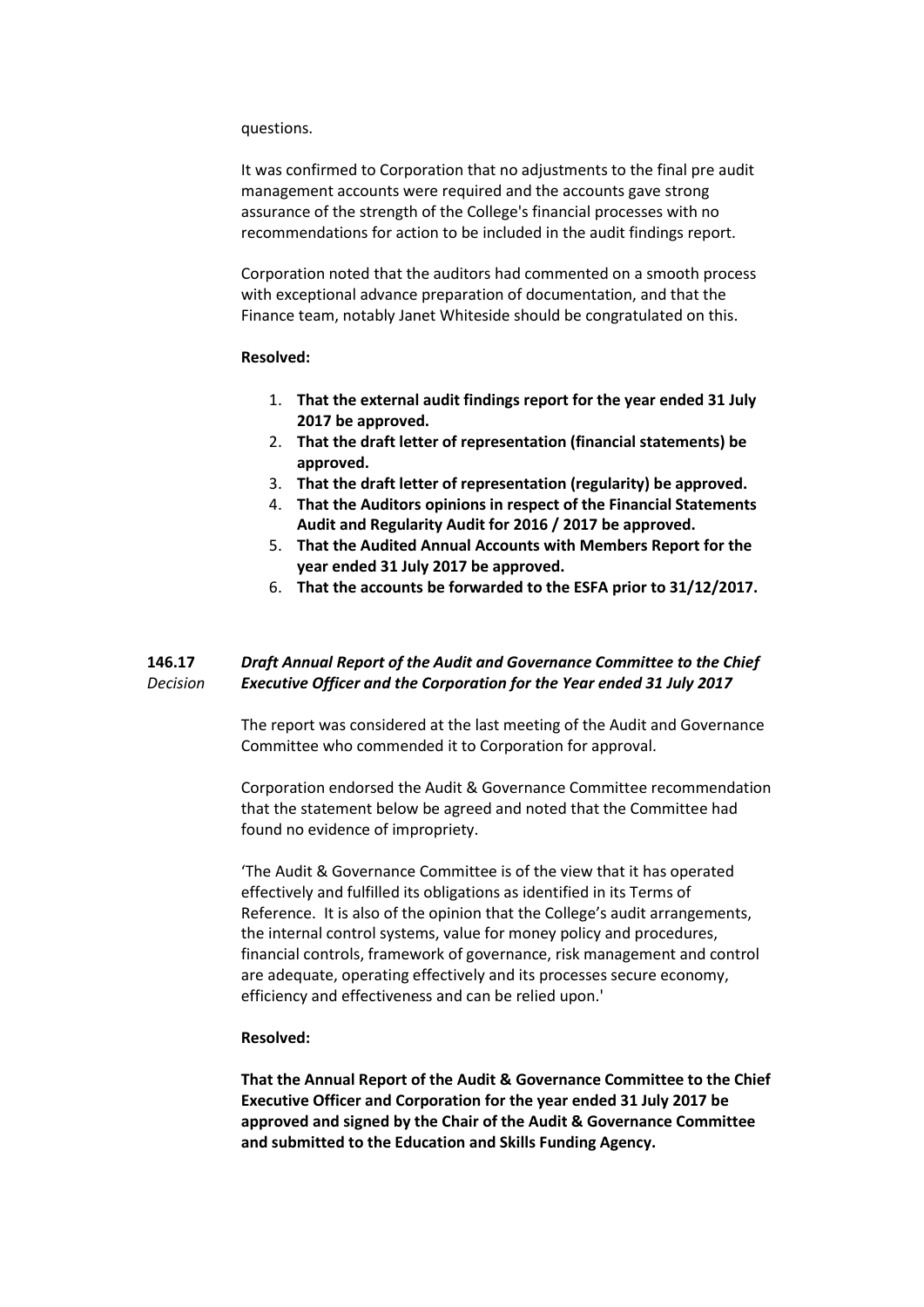#### **147.17** *Myerscough College Self-Assessment Report 2017*

## *Decision*

The self-assessment report (SAR) is an integral and fundamental part of the College Quality Improvement Cycle. The SAR informs College policy and strategic planning through Quality Improvement Plans (QIPs) at varying levels from subject courses, support areas through to leadership and management. The process allows the College to critique its own performance and provision, analyse activities and apply different approaches to either foreseeing challenges or identifying ways of resolving them which is essential if an organisation wishes to maintain the momentum required for continuous improvement.

An event for Corporation had been held on Tuesday 28 November where Governors had concentrated on a detailed assessment of the College SAR. Suggestions made at the meeting had been incorporated into the final document.

The College had maintained its self assessment of Grade 2.

Feedback from the recent Health & Social Care Ofsted inspection had been taken into consideration for the final draft and had been incorporated into the SAR action plan.

# **Resolved:**

**That the College Self-Assessment Report for 2016 / 2017 be approved and submitted to the relevant authorities.**

#### **148.17** *Decision Report of the Audit and Governance Committee of 7 November 2017*

Corporation gave consideration to the report from the Audit & Governance Committee meeting held on 7 November 2017 which contained a matter for Corporation approval.

## **Annual Risk Management Report and the Full Risk Register 2016 / 2017**

The risk management plan is a 'live' document and regular review, reassessment and reporting ensures that College management are 'risk aware' and the process is fully embedded within the College structure. It has enabled Corporation to provide adequate assurance that, along with the Internal Audit Annual Report, the College has a sound system of internal control.

The full risk register was reviewed at Audit & Governance Committee and throughout the year individual committees received reports on the risks relating to their area of operation.

## **Resolved:**

**That the Annual Risk Management Report and the Full Risk Register 2016 / 2017 be approved.**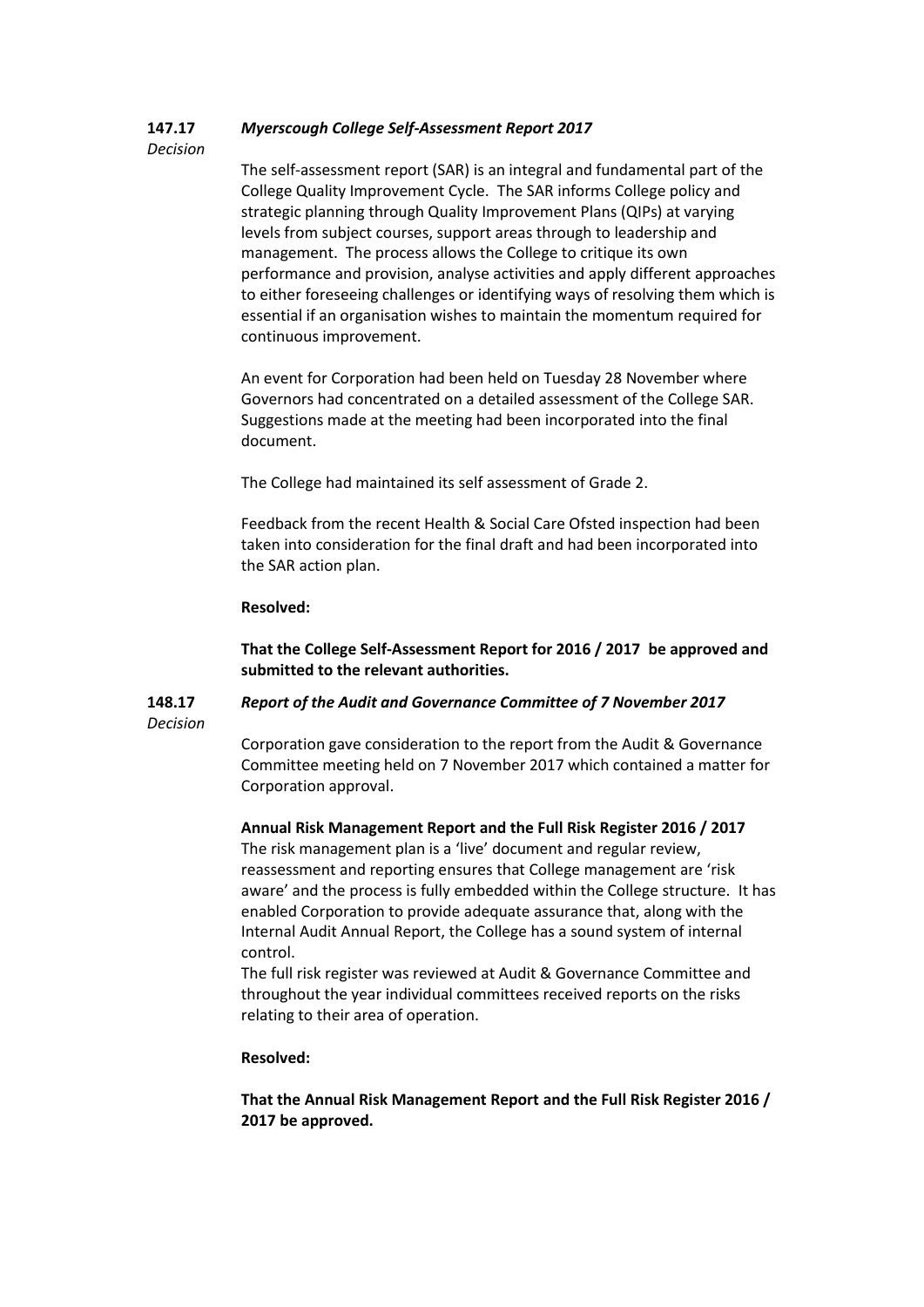## **Appointment of Chair and Vice Chair of the Committee for 2016 / 2017**

Audit & Governance Committee had re-appointed Gerry Corless as Chair of the Committee and Garry Payne as Vice Chair for the ensuing twelve months.

### **External Audit Engagement Letter**

The letter had been signed by the Chair of Corporation. It outlined the terms and basis on which RSM would undertake the audit.

# **Financial Statements Auditors Report for the Year Ending 31 July 2017 and External Auditors Findings Report to the Audit & Governance and the Finance & Resources Committees.**

Audit & Governance had considered the draft documents and made recommendations for Corporation approval.

Corporation had considered the final documents earlier in the meeting, minute 150.17 refers with Corporation concurring with Committee recommendations and approving the documents, together with the letters of representation and Auditors opinions and regularity conclusion as submitted.

#### **Internal Audit Reports**

The Committee had given consideration to two Internal Audit reports. Recommendations were graded according to their level of importance with Grade 1 being of high importance, 2 of medium importance and 3 of low importance.

The first report covered Disaster Recovery and Contingency Planning and focussed on systems and processes to ensure continuity of service in various levels of a disaster scenario including the planning and testing of procedures. The report found that overall the process was well designed. There were five recommendations at level 3, of low importance, related, in the main, to document management and testing.

The second audit concerned a review of the actions recommended during the year. Of the 15 recommendations made 14 had been implemented and the one outstanding was in the process of completion at the time of the audit.

Corporation noted that the Committee had agreed the reports and management actions.

#### **Internal Audit Progress Report and Summary Report Update.**

Audit & Governance Committee had expressed satisfaction with progress to date on the recommendations.

#### **Student Union Constitution and Terms of Reference**

Audit & Governance Committee had given consideration to the Student Union Constitution and Terms of Reference and found the document presented to be fit for purpose.

### **Annual Report of the Audit & Governance Committee to the Principal/Chief**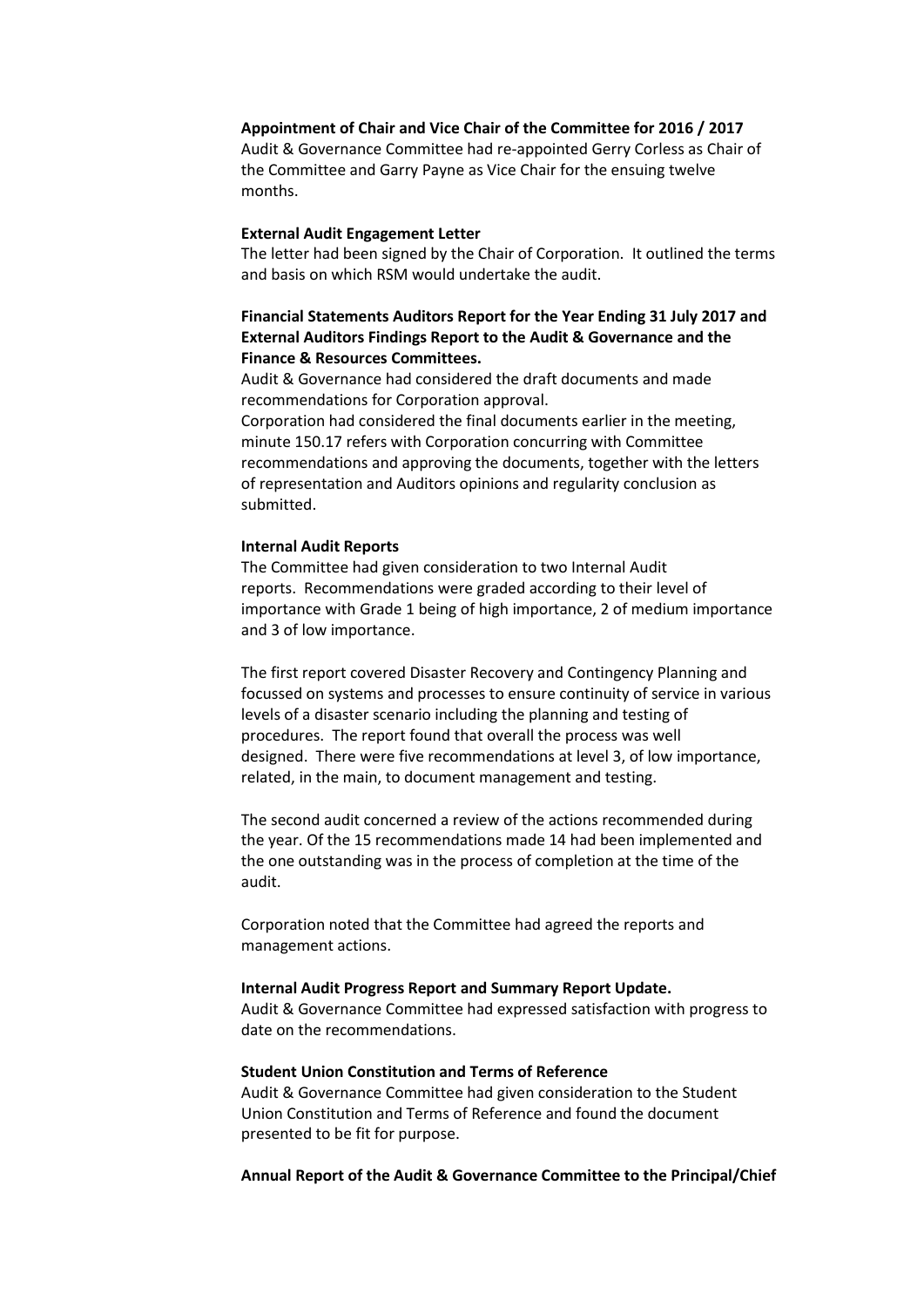## **Executive and Corporation for the Year Ended 31 July 2017**

The document had been considered earlier in the meeting, and Corporation concurred with the Audit & Governance Committee recommendation and approved the final document as submitted, minute 151.17 refers. The Committee had reviewed its terms of reference, which were included as part of its Annual Report and concluded that they remained fit for purpose.

#### **Data Returns Report**

All returns for 2016 / 2017 had been submitted according to criteria as had the first returns of 2017 / 2018

#### **Governance Quality Improvement Plan**

Governance was graded 2, 'Good' and actions had been incorporated into the Governance Quality Improvement Plan which would be monitored throughout the year.

### **Skills Audit 2017**

The Skills Audit was underway. It aided identification of the overall make-up of the Board and supported decision making in recruitment to the Board.

#### **Corporation Vacancies**

There was a vacancy on the Board and vacancies for Co-opted Committee members on all Committees. Since the meeting three applicants had attended for interview; reported on later in the meeting.

### **Annual Review of Decision Making Processes of the Corporation**

Corporation noted that Audit & Governance Committee had agreed documents remained fit for purpose.

In accordance with the Code of Good Governance the Terms of Reference of individual Committees were being reviewed at the relevant meetings.

#### **Governor Training**

Governor time over the past twelve months had been taken up with additional meetings and training sessions to support the Area Review process, and the senior post holder appointments.

Corporation noted that opportunities for training prior to meetings would be considered in the new year as would the scheduling of workshops for major strategic issues.

#### **Resolved:**

#### **That the above matters be received.**

#### **149.17** *Report of the Quality and Standards Committee of 14 November 2017*

*Decision*

Corporation gave consideration to the Quality and Standards Committee Report from the meeting held on 14 November 2017.

#### **Appointment of Chair and Vice Chair**

Allan Foster was re-appointed as Chair for the ensuing twelve months and Julie Hughes as Vice Chair.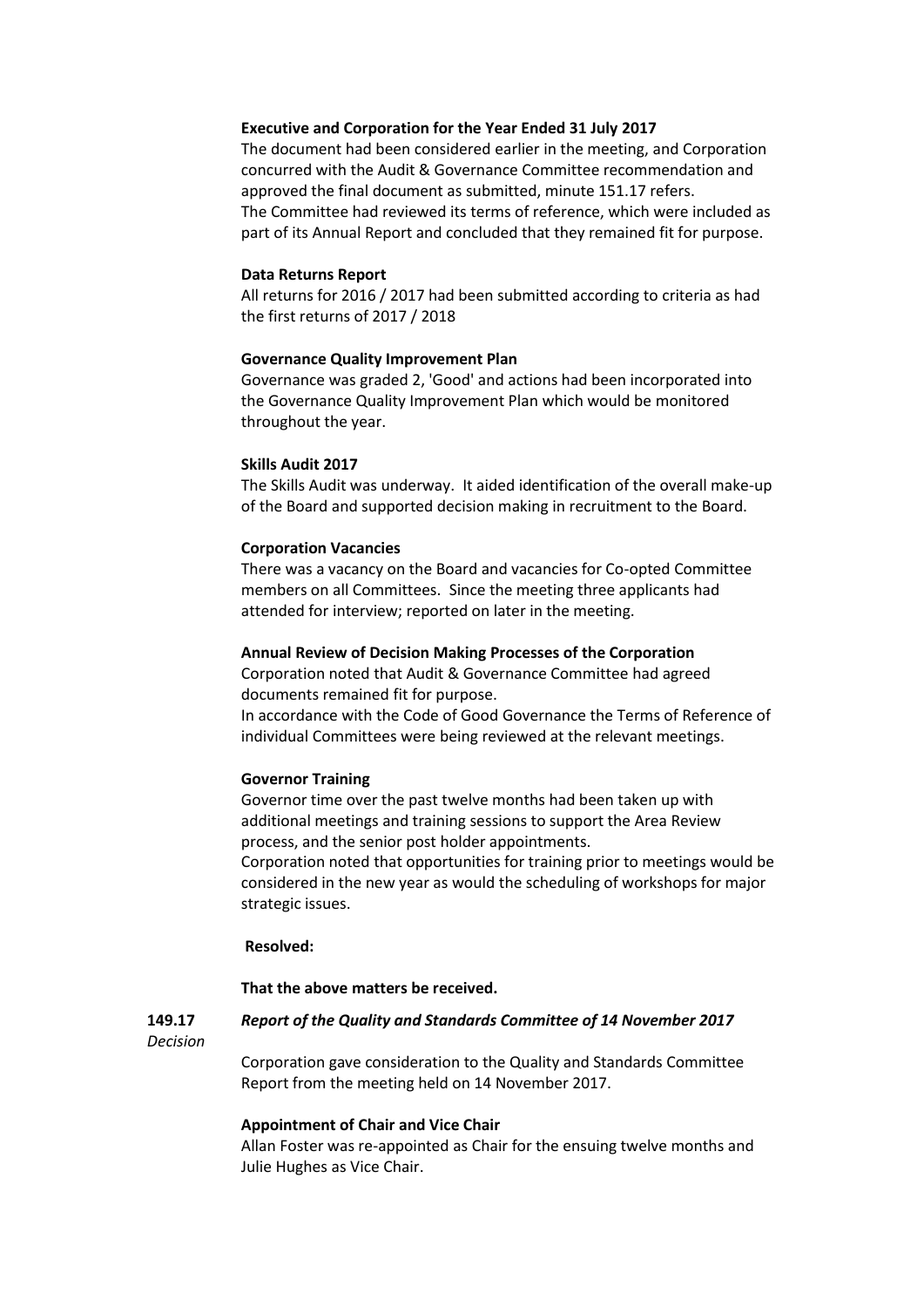Quality & Standards Committee had requested that Governor, Jane Booker who was the Safeguarding and Equality, Diversity & Inclusion link Governor, and member of Audit & Governance Committee be added to its membership.

### **Self Assessment Report (SAR) Validation**

Both the Chair of the Committee Allan Foster and the Vice Chair, Julie Hughes had commented favourably on the quality of the process following attendance at SAR Validation meetings.

#### **Performance Data 2017/2018**

The Committee had reviewed performance data as follows:

### **Strategic Plan Progress Report 2017/2018.**

#### **In Year Performance Data: - FE - HE - Apprenticeship and Skills.**

**FE recruitment** had met the funding target and numbers were similar to last year. The Committee had discussed areas of lower recruitment. Members had noted the 14-16 offer, appreciated the information previously shared and expressed interest in further focus on this.

**HE recruitment** was slightly up on the previous year but remained a key concern due to the significant drop in the previous year. Nationally HE recruitment remained a challenge due to population demographics. There was considerable work being undertaken around recruitment and engaging with online students.

**Apprenticeship and Skills** There had been growth in the previous two years and this was set to continue for the current year. Actions to improve systems for timely processing of applications was a priority. Corporation noted legislation and changes as frameworks were being switched to standards with apprentices being required to take formal end point assessments.

**Teaching and Learning Report** Graded teaching learning and assessments observations had begun under a revised process which adopted a coaching technique to encourage further staff reflection and development.

#### **Draft Equality, Diversity and Inclusion Annual Report 2016/2017**

The report reflected on the work that had been undertaken to advance and promote equality, diversity and inclusion at the College over the year and would be published on the College website in January 2018. Corporation was assured that the College discharged its duties according to the legal framework.

The Committee had noted under representation of women on the Board.

### **Curriculum Risk Register**

Members had noted the risks relevant to Quality & Standards Committee and actions taken to reduce the likelihood and impact. Corporation noted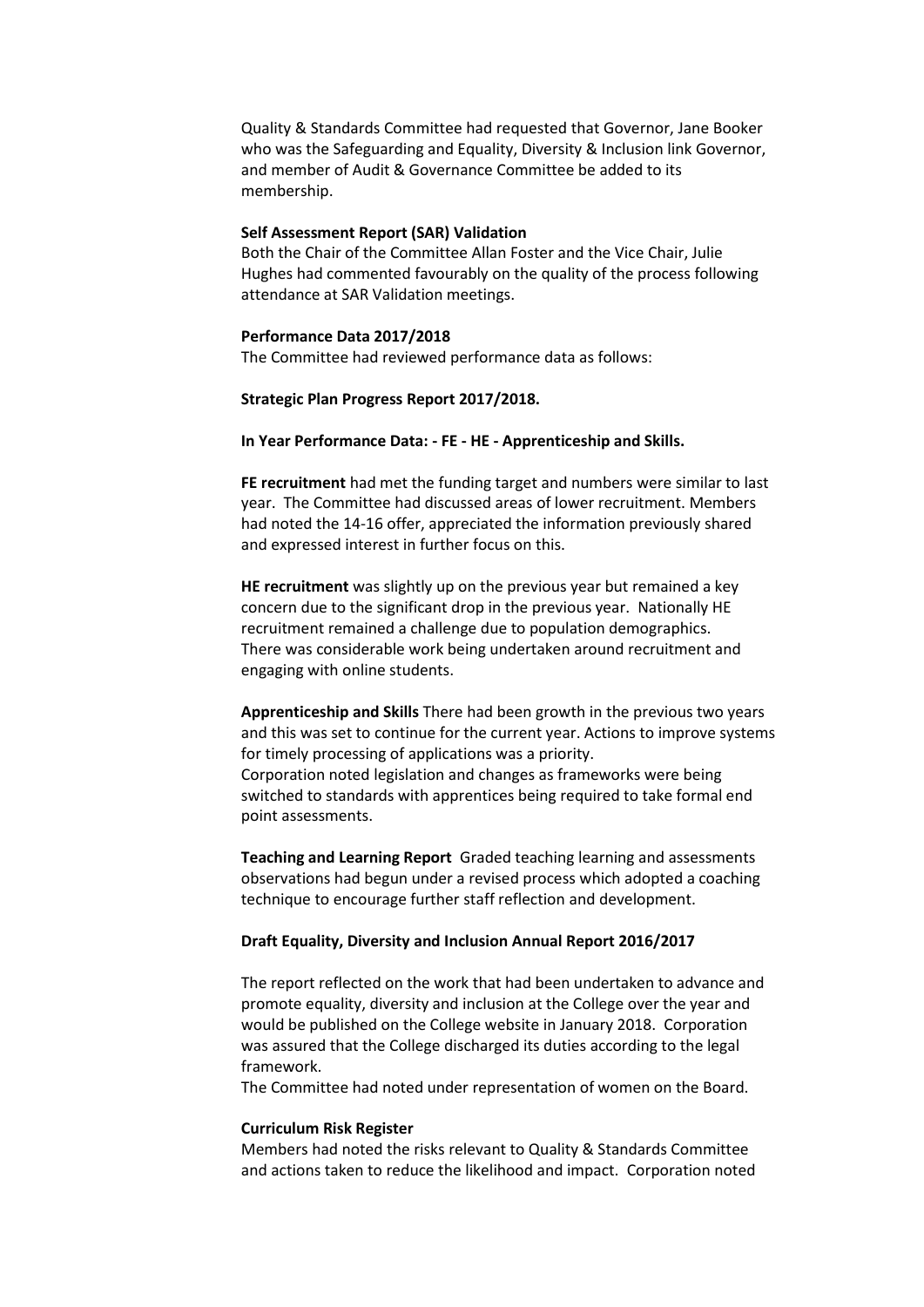the request to add the industrial action affecting public transport in Merseyside to the register.

#### **Terms of Reference for the Quality and Standards Committee**

Quality and Standards Committee had reviewed its terms of reference and concluded that they remained fit for purpose.

#### **Resolved:**

#### **That the report of the Quality & Standards Committee be received.**

**150.17** *Report of the Finance and Resources Committee of 21 November 2017*

*Decision*

Corporation gave consideration to the report of the Finance & Resources Committee.

**Financial Statements Auditors Report for the Year Ending 31 July 2017 and External Auditors Findings Report to the Audit & Governance and the Finance & Resources Committees.**

This was considered as a separate item earlier in the meeting.

**The Principals Strategic Plan Progress Report 2017/2018 Financial Position Statement for Period Ended 31 October 2017 Capital and Revenue Cash Flow for Period Ended 31 October 20167 Capital Expenditure Report for Period Ended 31 October 2017 Myerscough Ventures Report for Period Ended 31 October 2017**

The Committee was pleased to report that overall the finances of the College remained in a healthy state.

The bank balance was at £5.6m a current ratio of 1:1.18 and cash days of 68. Surplus equated to 7% of income.

FE recruitment was at funding level.

HE numbers were below target, though recruitment was slightly ahead of the previous year.

Myerscough Ventures contribution was ahead of target. The Committee had indicated close monitoring of the Farm performance and requested the Farm Action Plan be submitted to the next meeting of the Committee.

**Cash balances** remained strong with overall income expected to meet annual target.

**The Capital Plan** The profile and proposals showed affordability.

**College Financial Plan 2017 -2019 and Financial Health** The Financial Health grade was confirmed as 'Good'.

**Myerscough Student Union** Annual Accounts for the Year Ended 31 July 2017 indicated that the Association remained solvent.

**Statutory Risk Register** Risks relevant to Finance & Resources Committee had been considered. Members noted there was to be a full review of the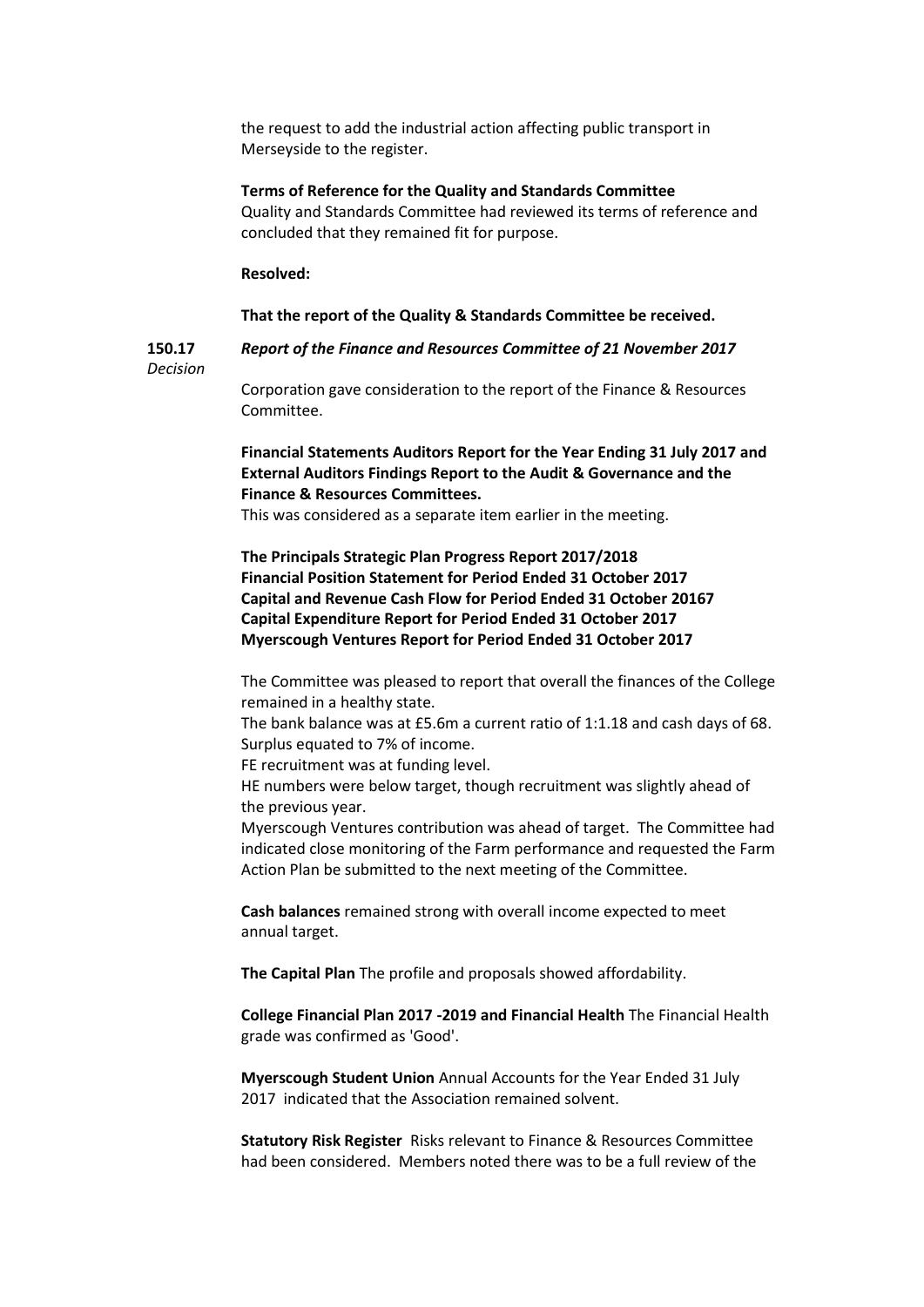College short course offer.

### **Human Resources**

The Committee had given consideration to the Human Resources statistics and expressed satisfaction with the management in this area.

## **Health and Safety Report**

Accident statistics had not identified any particular concerns although it was noted that more accidents occurred at the Witton Campus and there was a low level of reporting at Croxteth. One RIDDOR reportable accident had occurred which did not require further investigation.

## **Terms of Reference of the Finance and Resources Committee**

In line with all Committees the Finance and Resources Committee reviewed its terms of reference and found them fit for purpose.

## **Resolved:**

## **That the report be received.**

#### **151.17** *Governor Recruitment*

### *Decision*

Following a recent advertisement the Audit and Governance Committee had appointed a Governor Interview Panel to seek Governor recruitment from a number of applications received.

There was one vacancy for a four year membership to the Corporation and optional vacancies for up to two annual appointments for Co-opted members on Committees. Appointment as a co-opted Governor could be a route to full membership should vacancies occur, an opportunity to provide specific skills on Committees and a position which did not require as much commitment as full membership.

The Panel met on Tuesday 5 December 2017 to interview five candidates. One withdrew prior to the date and one was unable to attend.

Quality & Standards Committee had requested that Governor, Jane Booker who was the Safeguarding and Equality, Diversity & Inclusion link Governor, and member of Audit & Governance Committee be added to its membership.

Following consideration Corporation concurred with the panel's recommendations and the Quality & Standards committee request.

## **Resolved:**

- 1. **That Martin Smith be appointed a member of Corporation to serve on Finance & Resources Committee for a four year term commencing 1 January 2018.**
- 2. **That Barbara Godby be appointed as a Co-opted Governor, for a one year term of office, to the Audit and Governance Committee commencing January 2018.**